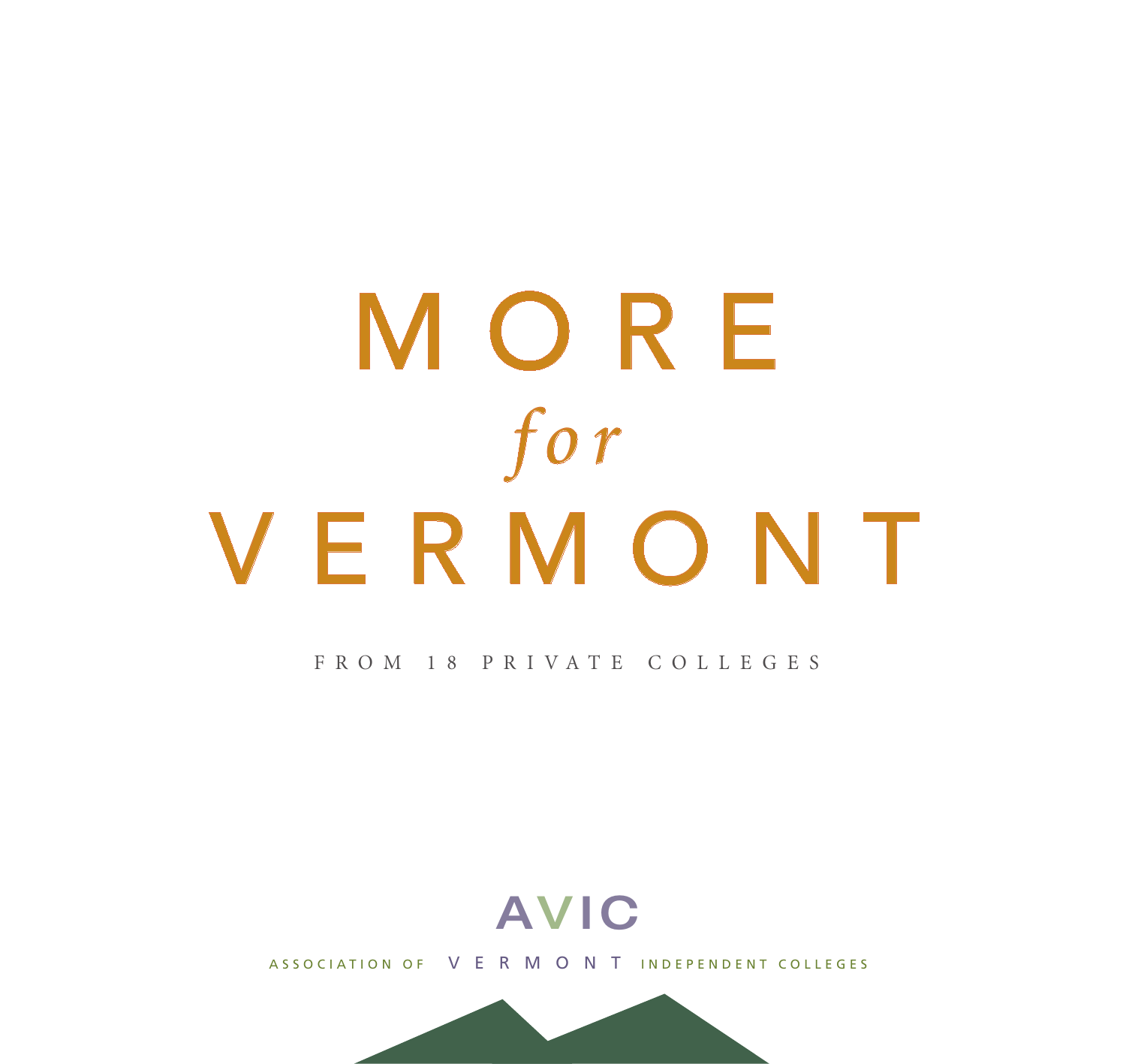# MORE ECONOMIC GROWTH

TOTAL ECONOMIC IMPACT of the 18 private colleges in Vermont \$2.09 billion

The private higher education sector is a driving force behind economic development and job growth in the state:

\$1.04 billion . . . Institutional Expenditures \$197 million . . . Construction Expenditures \$112 million . . . Student Spending \$58 million . . . . Visitor Spending \$678 million . . . Faculty & Staff Spending

### Total: \$2.09 Billion

MORE

Vermont's private colleges create clean, green jobs that boost the state's vitality. They are industry anchors in communities throughout the state.

TALENT MAGNET  $\overline{\leq}$ 

 $\mathbf{m}$ ECONOMIC IMPACT  $\Omega$ ONONIC IMPAC

Institutional spending on payroll, purchasing and construction makes a formidable impact with other spending providing an additional infusion .

Students spend their college savings in Vermont and all those connected with higher education are also active consumers. Spending by students, visitors, and staff enriches the towns, cities, and regions hosting the campuses .

SUPPORTING STUDENTS

# 19,450

students attend Vermont private colleges

Vermont's private colleges also attract an estimated 138,456 visitors, friends, and families annually .

# COMMUNITY COMMUNITY PARTNERS PARTNE  $\overline{z}$ ഗ

 $\leq$ WORKFORCE CATALYST  $\bigcirc$ **BKFO**  $\bar{\mathcal{L}}$  $\Box$ TALY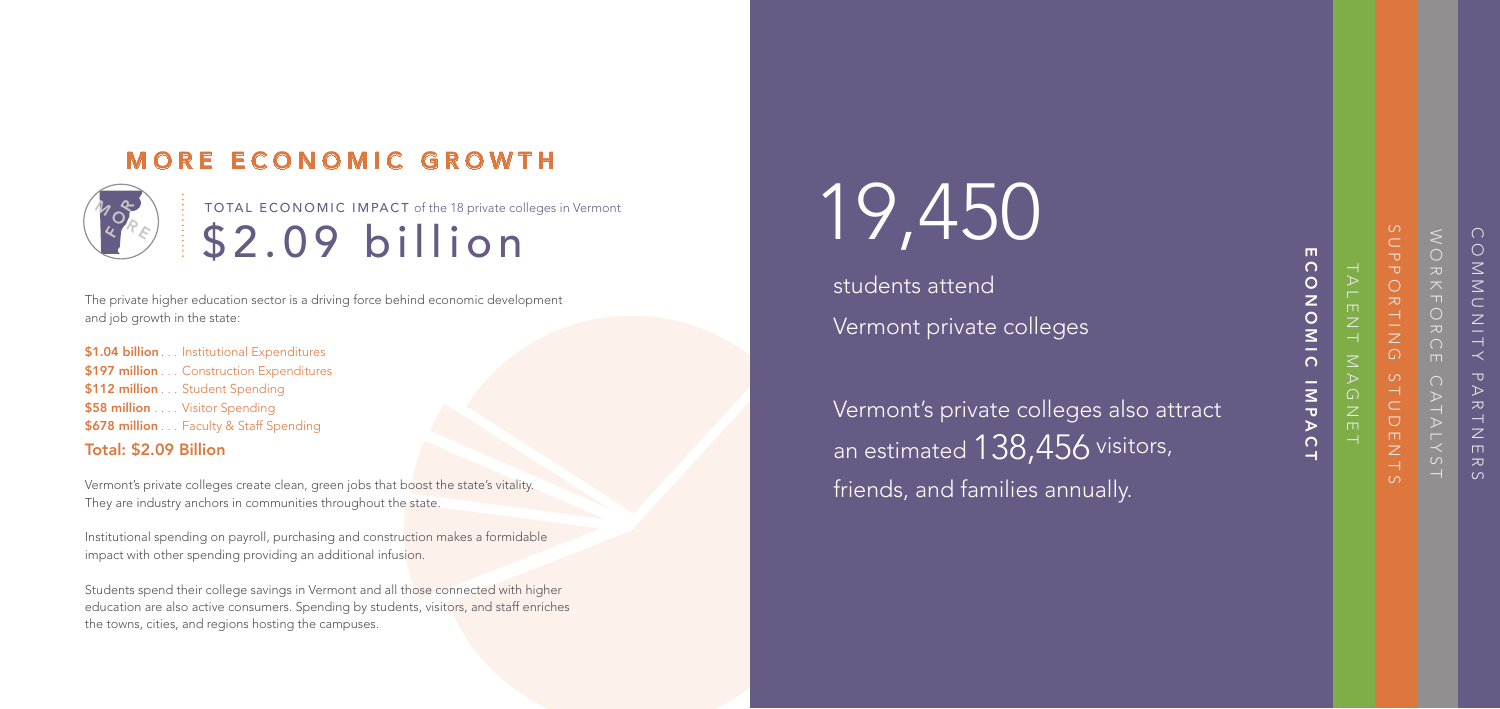SUPPORTING STUDENTS

TALENT MAGNE TALENT MAGNET  $\rightarrow$ 

### MORE CREATIVE YOUNG PEOPLE

...80% of private college students come from out-of-state that's over  $15,500$  young people.

to Vermont.

Vermont has a **HIGHER** percentage of out-of-state students seeking a degree, mostly at private colleges, than any other state in the U.S. This creates a pool of students who are a source of talent for employers.

Private colleges further attract top faculty, researchers, and scholars from around the globe who contribute to the economic, social, and cultural life in Vermont.

...creating a BRAIN GAIN of 2,800 students.

COMMUNITY COMMUNITY PARTNERS PARTNE  $\overline{z}$  $\circ$ 

 $\lesssim$ WORKFORCE CATALYST  $\bigcirc$ RKFORC  $\triangleright$ TALY  $-1$ 



Private higher education is **A KEY REASON** people decide to move

MORE first-year students come to Vermont than leave every year…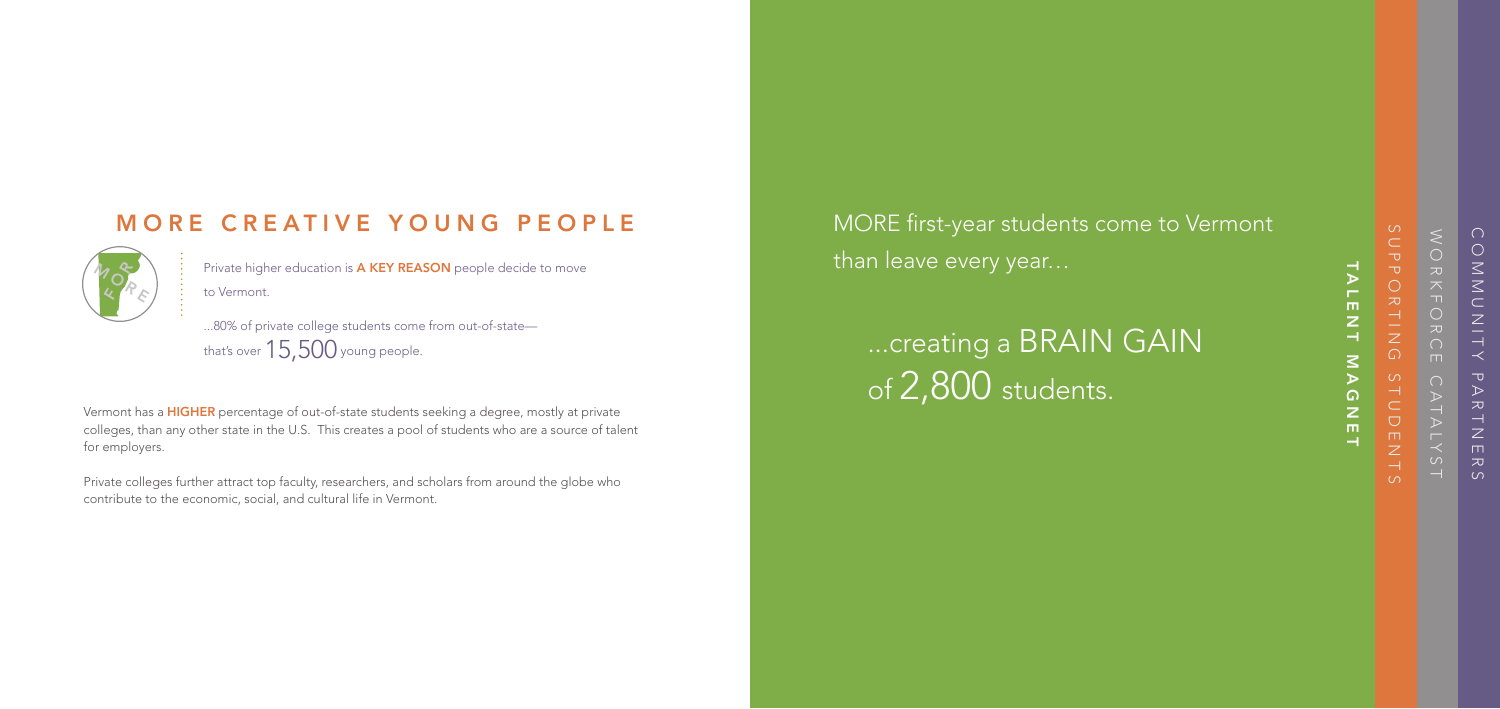### MORE FOR LOW INCOME STUDENTS

Vermont's private colleges serve nearly the same percentage — 21.6% compared to 23.2% at four-year public institutions — of low-income students who qualify for need-based Pell grants.

#### Sources of Student Aid Grants at Vermont Private Colleges

Giving more institutional aid *from their own resources* than ever before, awards at Vermont private colleges are the largest, and still growing, part of student financial aid. This empowers students to choose the college that best meets their goals and aspirations.

(All figures in millions)





An annual average of 82% of students college resources.

# receive financial aid from Vermont private

60.3% of our bachelor degree-seeking to 49.6% at public institutions.

- students graduate within four years compared
	-

SUPPORTING SUPPORTING STUDENTS  $\mathsf{S}$ TUDENTS

WORKFORCE CATALYST **BKFO**  $\bar{x}$  $\Box$  $\bigcap$ TALY

COMMUNITY COMMUNITY PARTNERS PARTNE  $\overline{z}$  $\circ$ 

...This saves parents and students both time and money.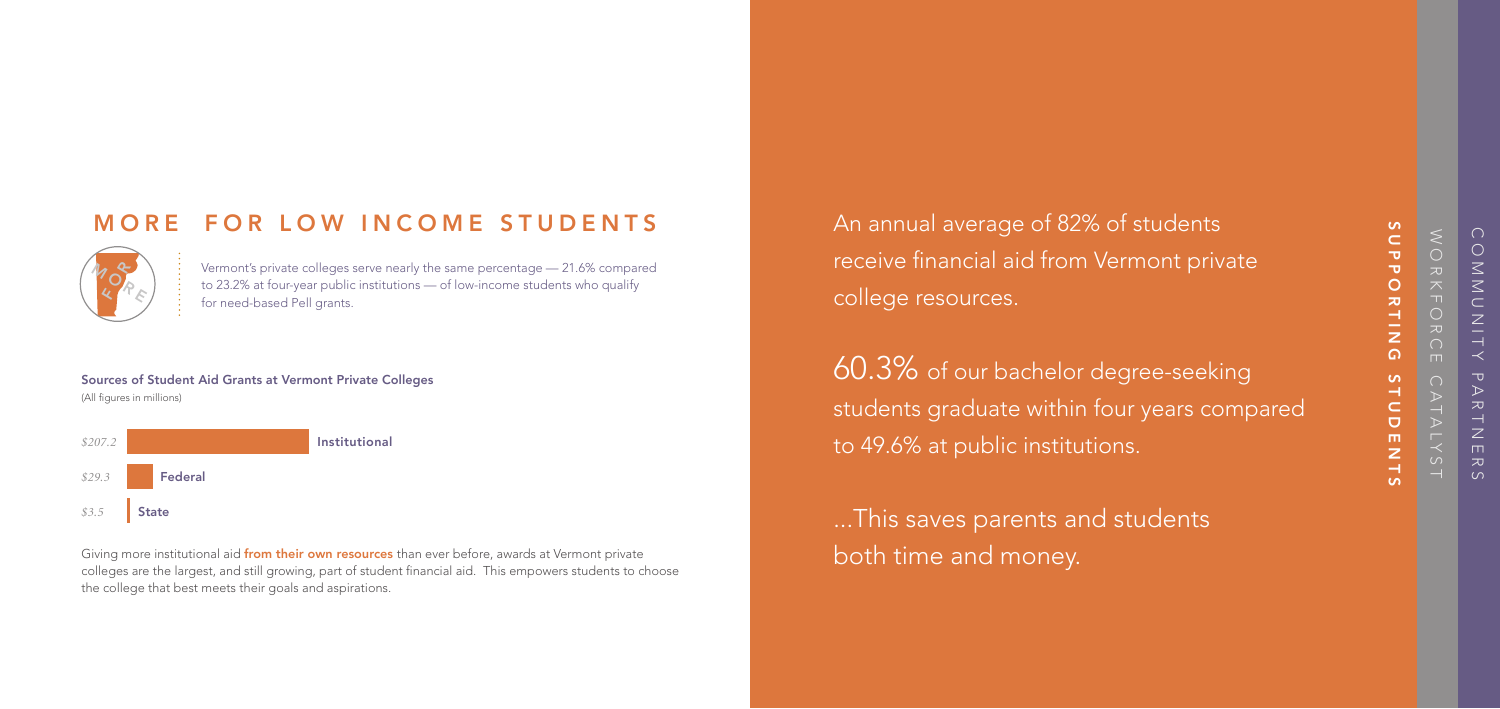### MORE JOB CREATION

Vermont's private higher education industry supports **7,102 EMPLOYEES** across the state, driving local economies and growing the state's revenue base.

Private higher education generates still **MORE** jobs because capital spending and construction adds \$197 million more into Vermont's economy.

#### \$373.7 million…..Salaries & Benefits Paid

\$12 million……...State Income Tax Paid

Students from across the state, nation, and world choose to study at Vermont's private colleges. As alumni, they include the next generation of entrepreneurs, coders, artists, teachers, nurses, scientists, and business executives, as well as government and community leaders. The result is a surge of workforce engagement.

## ... alumni live and work in Vermont.

 $\bigcap$ COMMUNITY PARTNERS UNUUNUNU PARTNE  $\overline{z}$  $\sigma$ 

# NORKFORC WORKFORCE CATALYST  $\mathbf{m}$  $\Omega$ ATALYS  $\overline{\phantom{0}}$



# 37,000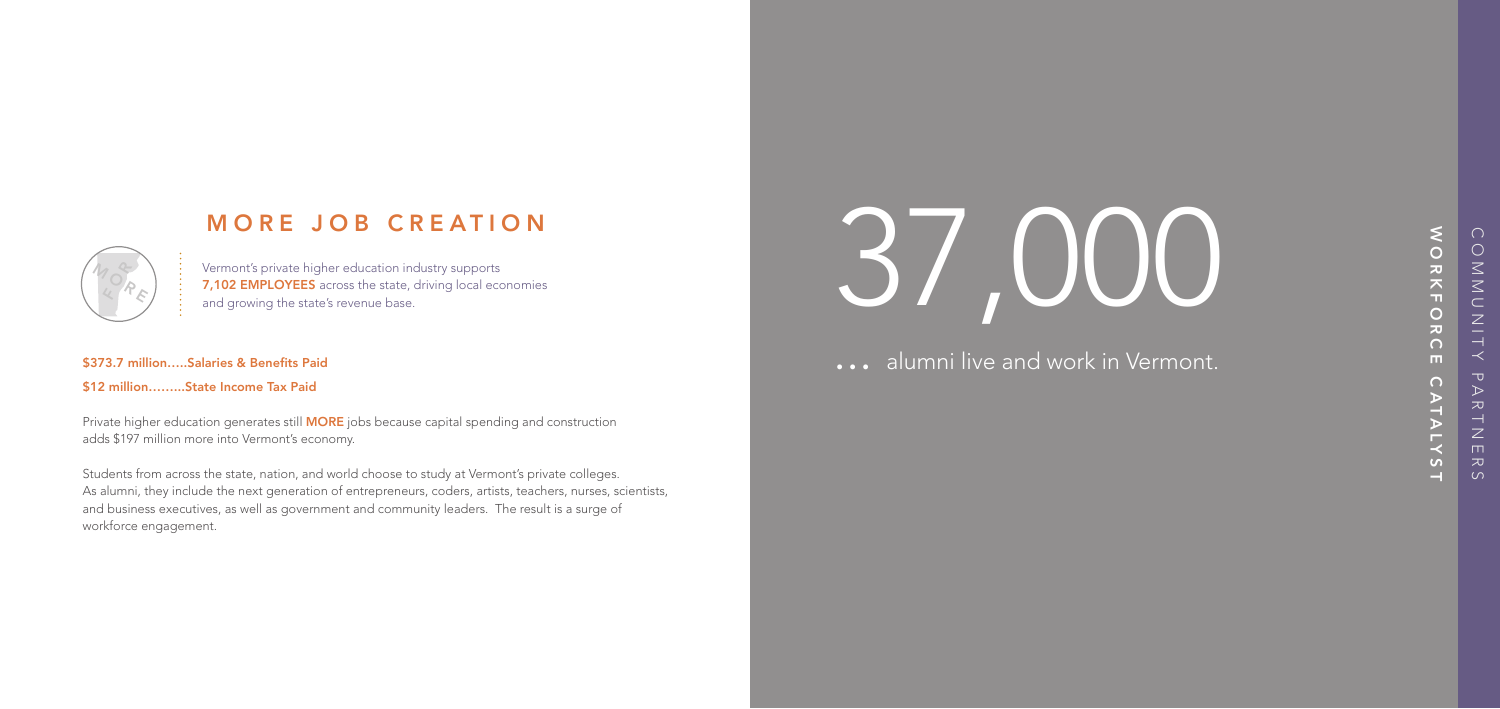### MORE FOR OUR COMMUNITIES



Economic vitality? Check. Brain gain? Check. Sizable population of creative, civic-minded, and energetic people? Double check. Vermont's private college students have the assets to make a big difference in the lives of others. This engagement benefits individuals and society alike.

Private college students contribute thousands of community service hours annually. Students serve in a myriad of ways from staffing rescue squads to mentoring schoolchildren to cleaning up after storms to providing community meals and much more.

#### COMMUNITY SERVICE MATTERS.